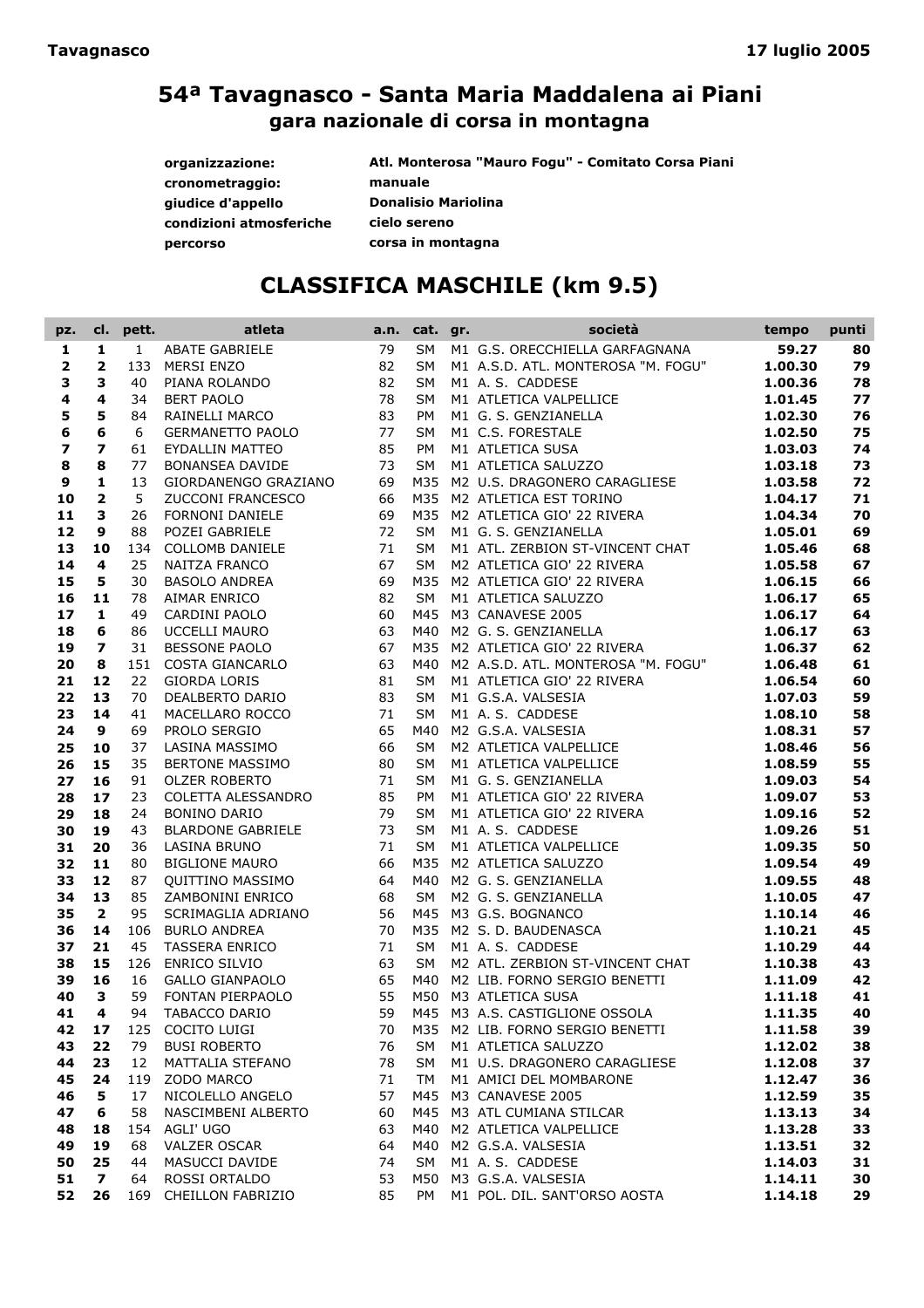| organizzazione:         | Atl. Monterosa "Mauro Fogu" - Comitato Corsa Piani |
|-------------------------|----------------------------------------------------|
| cronometraggio:         | manuale                                            |
| giudice d'appello       | <b>Donalisio Mariolina</b>                         |
| condizioni atmosferiche | cielo sereno                                       |
| percorso                | corsa in montagna                                  |

| pz.      | cl.                      | pett. | atleta                  |      | a.n. cat. gr. | società                                                                                                                                                                                                                                       | tempo              | punti                   |
|----------|--------------------------|-------|-------------------------|------|---------------|-----------------------------------------------------------------------------------------------------------------------------------------------------------------------------------------------------------------------------------------------|--------------------|-------------------------|
| 53       | 20                       | 33    | <b>CROCE PAOLO</b>      | 68   |               | M35 M2 ATLETICA GIO' 22 RIVERA<br>SM M1 G.S.A. VALSESIA<br>M50 M3 G.S.A. VALSESIA<br>SM M2 A.S. CADDESE                                                                                                                                       | 1.14.30            | 28                      |
| 54       | 27                       | 104   | <b>MAGGIA FILIPPO</b>   | 77   |               |                                                                                                                                                                                                                                               | 1.14.41            | 27                      |
| 55       | 8                        | 65    | CHIARA CARLO            | 51   |               |                                                                                                                                                                                                                                               | 1.14.43            | 26                      |
| 56       | 21                       | 42    | MACELLARO DONATO        | 68   |               |                                                                                                                                                                                                                                               | 1.14.47            | 25                      |
| 57       | 22                       | 124   | <b>GIACOMINO LUCA</b>   | 66   |               | M35 M2 LIB. FORNO SERGIO BENETTI                                                                                                                                                                                                              | 1.15.12            | 24                      |
| 58       | 23                       |       | 148 CROCE FABRIZIO      | 68   |               |                                                                                                                                                                                                                                               | 1.15.17            | 23                      |
| 59       | 24                       | 71    | DONGILLI MARCO          | 64   |               |                                                                                                                                                                                                                                               | 1.15.20            | 22                      |
| 60       | $\mathbf{1}$             | 66    | INNOCENTE BRUNO         | 43   |               |                                                                                                                                                                                                                                               | 1.15.24            | 21                      |
| 61       | 9                        |       | 100 GALLIANO SILVIO     | 55   |               |                                                                                                                                                                                                                                               |                    | 20                      |
|          | 10                       | 29    |                         | 56   |               |                                                                                                                                                                                                                                               | 1.15.35<br>1.16.05 | 19                      |
| 62<br>63 | 25                       |       | COLETTA FRANCESCO       |      |               | M35 M2 C.R.C. ALPIGNANO<br>M40 M2 G.S.A. VALSESIA<br>M60 M4 G.S.A. VALSESIA<br>M50 M3 S. D. BAUDENASCA<br>M45 M3 ATLETICA GIO' 22 RIVERA<br>M40 M2 GSA POLLONE<br>M35 M2 A.S.D. ATLETICA PONT DONNAS<br>M50 M3 S. D. BALIDENASCA              |                    |                         |
|          |                          |       | 146 FANTIN DANIELE      | 64   |               |                                                                                                                                                                                                                                               | 1.16.13            | 18                      |
| 64       | 26                       | 160   | <b>BETASSA MARCO</b>    | 70   |               |                                                                                                                                                                                                                                               | 1.16.21            | 17                      |
| 65       | 11                       | 97    | <b>BARRA GABRIELE</b>   | 54   |               | M50 M3 S.D. BAUDENASCA                                                                                                                                                                                                                        | 1.16.30            | 16                      |
| 66       | 27                       | 32    | COMUNANZA DIEGO         | 67   |               | M35 M2 ATLETICA GIO' 22 RIVERA                                                                                                                                                                                                                | 1.16.32            | 15                      |
| 67       | 28                       | 3     | SCAPINO ALESSANDRO      | 74   |               | M35 M2 ATLETICA GIO' 22 RIVERA<br>SM M1 ATL CANAVESANA RIBES INF.                                                                                                                                                                             | 1.16.39            | 14                      |
| 68       | 28                       | 92    | <b>VOLPONE DANIELE</b>  | 67   |               |                                                                                                                                                                                                                                               | 1.16.44            | 13                      |
| 69       | 29                       |       | 132 PITTI CLAUDIO       | 65   |               | M40 M2 AMICI DEL MOMBARONE                                                                                                                                                                                                                    | 1.17.00            | 12                      |
| 70       | 30                       | 153   | BEVOLO CLAUDIO          | 64   |               |                                                                                                                                                                                                                                               | 1.17.10            | 11                      |
| 71       | $\overline{\mathbf{2}}$  | 90    | <b>GHENSI MAURIZIO</b>  | 47   |               |                                                                                                                                                                                                                                               | 1.17.14            | 10                      |
| 72       | 31                       | 99    | LAGGIARD EMANUELE       | 64   |               |                                                                                                                                                                                                                                               | 1.17.19            | $\boldsymbol{9}$        |
| 73       | 29                       | 105   | <b>ROSSI MICHELE</b>    | 83   |               |                                                                                                                                                                                                                                               | 1.17.22            | 8                       |
| 74       | 3                        | 103   | MARINO CARLO            | 42   |               |                                                                                                                                                                                                                                               | 1.17.28            | $\overline{\mathbf{z}}$ |
| 75       | 32                       | 21    | <b>COLPO STEFANO</b>    | 70   |               |                                                                                                                                                                                                                                               | 1.17.43            | $\bf 6$                 |
| 76       | 33                       | 56    | BISOGNIN SILVIO         | 70   |               |                                                                                                                                                                                                                                               | 1.17.44            | 5                       |
| 77       | 12                       | 28    | <b>COTTONE ELIO</b>     | 57   |               | M40 M2 AMICI DEL MOMBARONE<br>M40 M2 AMICI DEL MOMBARONE<br>M55 M4 G. S. GENZIANELLA<br>M40 M2 S. D. BAUDENASCA<br>PM M1 G.S.A. VALSESIA<br>M60 M4 S. D. BAUDENASCA<br>M35 M2 ATLETICA GIO' 22 RIVERA<br>M35 M2 ATL CUMIANA STILCAR<br>M45 M3 | 1.17.57            | 4                       |
| 78       | 30                       | 9     | <b>GHIO IGOR</b>        | 74   | SM            |                                                                                                                                                                                                                                               | 1.18.28            | 3                       |
| 79       | 34                       |       | 145 VALZ COMINET CARLO  | 68   |               | M35 M2 GSA POLLONE                                                                                                                                                                                                                            | 1.18.31            | $\overline{\mathbf{2}}$ |
| 80       | $\overline{4}$           | 57    | CERICOLA MICHELANTONIO  | 44   |               | M3 ATLETICA GIO' 22 KIVERA<br>M1 U.S. DRAGONERO CARAGLIESE<br>M2 GSA POLLONE<br>NALLO CUMIANA STILCAR<br>M60 M4 ATL CUMIANA STILCAR                                                                                                           | 1.18.58            | $\mathbf{1}$            |
| 81       | 13                       |       | 111 MORELLO LUIGI       | 60   |               | M45 M3 A.S.D. ATL. MONTEROSA "M. FOGU"                                                                                                                                                                                                        | 1.19.20            |                         |
| 82       | 14                       |       | 136 ADDINO ANTONIO      | 51   |               | M50 M3 A.S.D. ATL. MONTEROSA "M. FOGU"<br>M50 M3 A.S.D.<br>M40 M2 A.S.D. ATL. MONTEROSA TM. 1 OOC.<br>M40 M2 EQUIPE OLEGGIO 2000<br>M55 M4 ATLETICA VALPELLICE                                                                                | 1.19.28            |                         |
| 83       | 35                       | 167   | MORELLO DOMENICO        | 62   |               |                                                                                                                                                                                                                                               | 1.20.06            |                         |
| 84       | 36                       |       | 139 COLOMBO CORRADO     | 65   |               |                                                                                                                                                                                                                                               | 1.20.32            |                         |
| 85       | 5                        |       | 150 MORERO ZELIO        | 48   |               |                                                                                                                                                                                                                                               | 1.21.02            |                         |
| 86       | 37                       | 54    | SARTORE DANIELE         | 63   |               |                                                                                                                                                                                                                                               | 1.21.07            |                         |
| 87       | 6                        |       | 156 IMBROSCI VINCENZO   | 44   |               |                                                                                                                                                                                                                                               | 1.21.13            |                         |
| 88       | 38                       |       | 118 DA SAVOIA GIOVANNI  | 70   | SM            | M2 A.S.D. ATL. MONTEROSA "M. FOGU"                                                                                                                                                                                                            | 1.21.54            |                         |
| 89       | 39                       | 82    | <b>BOUNOUS ROBERTO</b>  | 62   |               | M40 M2 G.S. RIV-SKF E. AGNELLI                                                                                                                                                                                                                | 1.22.03            |                         |
| 90       | 15                       | 98    | <b>COLLINO MAURO</b>    | 58   |               | M45 M3 S.D. BAUDENASCA                                                                                                                                                                                                                        | 1.22.13            |                         |
| 91       | 31                       | 137   | FACCARELLO DAVIDE       | 71   | SM            | M1 A.S.GAGLIANICO LLOYD ADRIATICO                                                                                                                                                                                                             | 1.22.19            |                         |
| 92       | 32                       | 93    | POSSETTI GRAZIANO       | 77   |               |                                                                                                                                                                                                                                               | 1.23.38            |                         |
| 93       | $\overline{\phantom{a}}$ | 127   | RICCI ADELMO            | 37   |               | MESSING OF A SUBANELLA<br>MESSING ATLICANAVESANA RIBESINE.<br>SML MELA C.D. ATLICANA RIBESINE.                                                                                                                                                | 1.23.49            |                         |
| 94       | 33                       |       | 157 PRELLE GIORGIO      | 74   | SM            | M1 A.S.D. ATL. MONTEROSA "M. FOGU"                                                                                                                                                                                                            | 1.23.52            |                         |
| 95       | 40                       | 158   | PELLEREY RENZO          | 66   | M35           | M2 A.S.D. ATL. MONTEROSA "M. FOGU"                                                                                                                                                                                                            | 1.24.11            |                         |
| 96       | 41                       | 149   | <b>BELLOTTO MATTEO</b>  | 68   |               | M35 M2 LIB. FORNO SERGIO BENETTI                                                                                                                                                                                                              | 1.24.17            |                         |
| 97       | 42                       | 96    | MARTINA SILVANO         | 65   | M40           | M2 S.D. BAUDENASCA                                                                                                                                                                                                                            | 1.24.22            |                         |
| 98       | 16                       | 170   | <b>CHEILLON MODESTO</b> | 59   |               | M45 M3 POL. DIL. SANT'ORSO AOSTA                                                                                                                                                                                                              | 1.24.34            |                         |
| 99       | 17                       | 47    | MONACO GRAZIANO         | 53   |               | M50 M3 CANAVESE 2005                                                                                                                                                                                                                          | 1.24.55            |                         |
| 100      | 43                       | 27    | <b>BONINO ROBERTO</b>   | 69   | <b>SM</b>     | M2 ATLETICA GIO' 22 RIVERA                                                                                                                                                                                                                    | 1.25.09            |                         |
| 101      | 18                       | 73    | <b>GRADI SERAFINO</b>   | 57   | M45           | M3 G.S.A. VALSESIA                                                                                                                                                                                                                            | 1.25.33            |                         |
| 102      | 8                        | 89    | LISSANDRELLI PAOLO      | 50   |               | M55 M4 G. S. GENZIANELLA                                                                                                                                                                                                                      | 1.25.50            |                         |
| 103      | 44                       | 168   | DEANDREA DANILO         | 67   |               | M35 M2 AMICI DEL MOMBARONE                                                                                                                                                                                                                    | 1.25.50            |                         |
| 104      | 19                       | 72    | LARUBINA GIUSEPPE       | 54   | M50           | M3 G.S.A. VALSESIA                                                                                                                                                                                                                            | 1.25.51            |                         |
| 105      | 34                       | 46    | RIBONI OMAR             | 80   | <b>SM</b>     | M1 A.S. CADDESE                                                                                                                                                                                                                               | 1.25.58            |                         |
| 106      | 20                       | 15    | MANERBA FIORINO         | 52   | M50           | M3 CANAVESE 2005                                                                                                                                                                                                                              | 1.26.35            |                         |
| 107      | 35                       | 18    | MACCHETTI ENRICO        | 81   | <b>SM</b>     | M1 A.S.GAGLIANICO LLOYD ADRIATICO                                                                                                                                                                                                             | 1.26.47            |                         |
| pz.      | cl.                      | pett. | atleta                  | a.n. | cat. gr.      | società                                                                                                                                                                                                                                       | tempo              | punti                   |
| 108      | 21                       | 81    | DUO' ENRICO             | 59   |               | M45 M3 CANAVESE 2005                                                                                                                                                                                                                          | 1.26.59            |                         |
|          |                          |       |                         |      |               |                                                                                                                                                                                                                                               |                    |                         |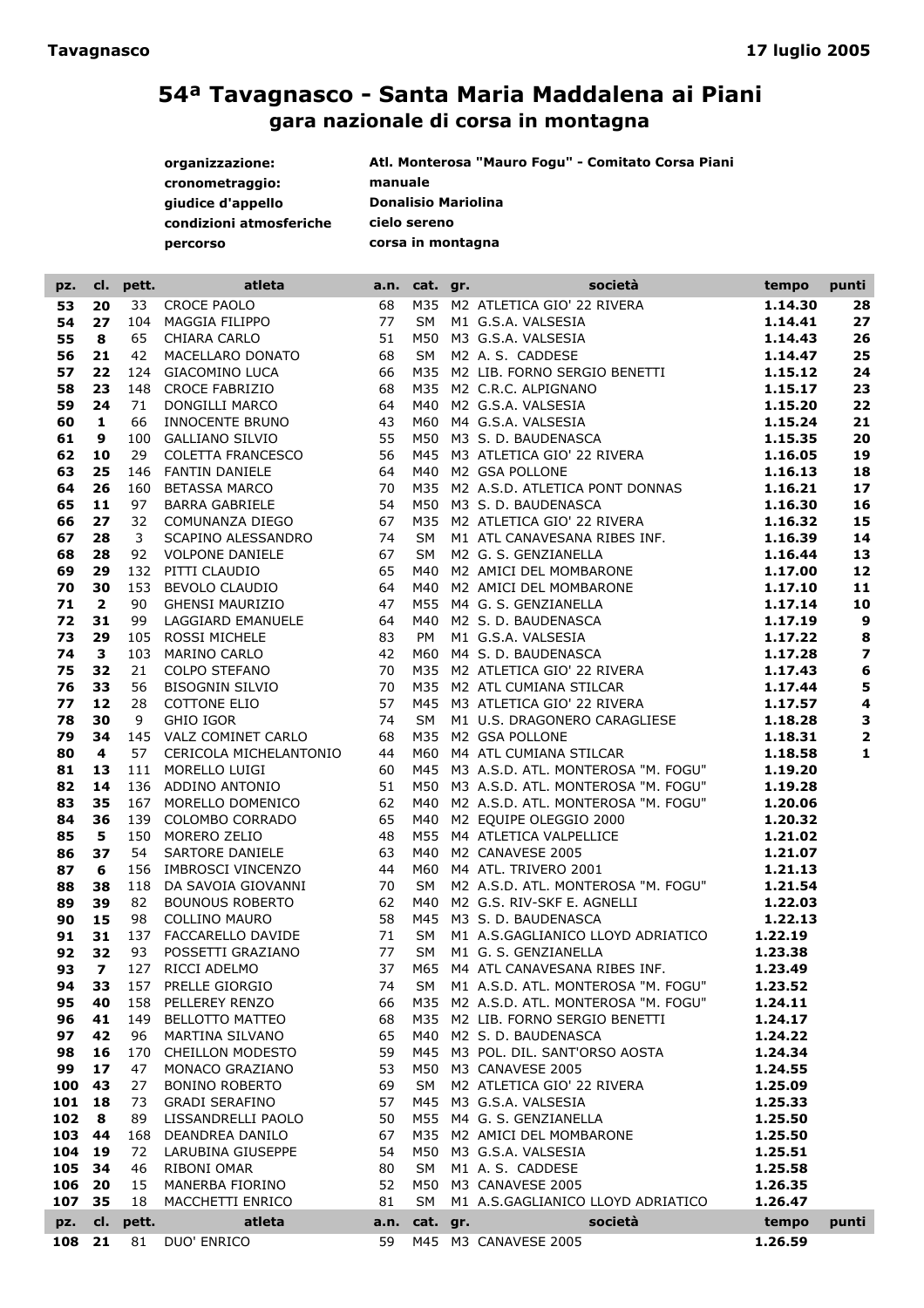|        |    |                | organizzazione:          |         |                            | Atl. Monterosa "Mauro Fogu" - Comitato Corsa Piani |         |
|--------|----|----------------|--------------------------|---------|----------------------------|----------------------------------------------------|---------|
|        |    |                | cronometraggio:          | manuale |                            |                                                    |         |
|        |    |                | giudice d'appello        |         | <b>Donalisio Mariolina</b> |                                                    |         |
|        |    |                | condizioni atmosferiche  |         | cielo sereno               |                                                    |         |
|        |    |                | percorso                 |         | corsa in montagna          |                                                    |         |
|        |    |                |                          |         |                            |                                                    |         |
| 109    | 45 |                | 131 FRANCHINO FRANCO     | 66      |                            | M35 M2 A.S.D. ATL. MONTEROSA "M. FOGU"             | 1.27.54 |
| 110    | 46 | 48             | BUFFO BLIN GIANNI        | 68      | M35                        | M2 CANAVESE 2005                                   | 1.28.19 |
| 111    | 22 |                | 152 TRUCANO ALBINO       | 52      | M50                        | M3 LIB. FORNO SERGIO BENETTI                       | 1.28.41 |
| 112    | 9  | 20             | <b>MURRU GESUINO</b>     | 40      | M65                        | M4 ATL CANAVESANA RIBES INF.                       | 1.28.43 |
| 113    | 23 | 108            | <b>GORIA MICHELE</b>     | 51      | M50                        | M3 G.S. CBR BORGARETTO 75 GOLO'                    | 1.28.46 |
| 114    | 24 | 116            | DALMASSO GILBERTO        | 57      | M45                        | M3 G.S. DES AMIS                                   | 1.29.02 |
| 115    | 47 | 76             | <b>BIANCO GIUSEPPE</b>   | 66      | M35                        | M2 CEDAS LANCIA VERRONE                            | 1.29.15 |
| 116    | 25 | 128            | PICCA PICCON GIOVANNI    | 57      | M45                        | M3 G. P. RIVAROLO 1977                             | 1.30.04 |
| 117    | 36 | 8              | ARMANDO FABRIZIO         | 75      | SM                         | M1 U.S. DRAGONERO CARAGLIESE                       | 1.30.41 |
| 118    | 10 | 121            | GIOVANETTO ALFREDO       | 46      | M55                        | M4 A.S.D. ATL. MONTEROSA "M. FOGU"                 | 1.30.44 |
| 119    | 11 | 122            | CHIOLINO GIOVANNI        | 44      | M60                        | M4 PODISTICA VALCHIUSELLA                          | 1.31.33 |
| 120    | 12 | 117            | <b>CRAVINI MARCO</b>     | 50      | M55                        | M4 AMICI DEL MOMBARONE                             | 1.31.57 |
| 121    | 13 |                | 135 FALLA CARAVINO MAURO | 39      | M65                        | M4 GSA POLLONE                                     | 1.32.08 |
| 122    | 37 | 144            | FORNERO MONIA MARIO      | 79      | <b>TM</b>                  | M1 AMICI DEL MOMBARONE                             | 1.32.10 |
| 123    | 26 | 155            | CASAVECCHIA GUIDO        | 53      | M50                        | M3 POL. DIL. SANT'ORSO AOSTA                       | 1.32.16 |
| 124    | 14 | 112            | <b>BLINIO SERGIO</b>     | 49      | M55                        | M4 G.S. DES AMIS                                   | 1.32.17 |
| 125    | 27 | 140            | COSTANTINO CLAUDIO       | 60      | M45                        | M3 CANAVESE 2005                                   | 1.32.24 |
| 126    | 15 | 53             | PERINO ETTORE            | 38      | M65                        | M4 CANAVESE 2005                                   | 1.32.29 |
| 127    | 28 | 19             | <b>CARDAMONE ANGELO</b>  | 56      | M45                        | M3 ATL CANAVESANA RIBES INF.                       | 1.34.32 |
| 128    | 38 | 164            | <b>GRASSI CLAUDIO</b>    | 71      | <b>TM</b>                  | M1 AMICI DEL MOMBARONE                             | 1.34.45 |
| 129    | 48 | 120            | LONGARDI FABRIZIO        | 65      | M40                        | M2 ATLETIC TEAM 2000                               | 1.34.53 |
| 130    | 39 | 11             | <b>GRISERI FABRIZIO</b>  | 74      | <b>SM</b>                  | M1 U.S. DRAGONERO CARAGLIESE                       | 1.35.10 |
| 131    | 40 | 109            | ROSSO DAVIDE             | 72      | SM                         | M1 ATL. ZERBION ST-VINCENT CHAT                    | 1.36.23 |
| 132    | 16 | 55             | <b>TONSO BRUNO</b>       | 45      | M60                        | M4 CANAVESE 2005                                   | 1.36.39 |
| 133    | 49 | 141            | PERAGLIE CLAUDIO         | 69      | M35                        | M2 CANAVESE 2005                                   | 1.37.07 |
| 134    | 17 | 166            | DE SIMONE PANTALEO       | 46      | M55                        | M4 LIB. FORNO SERGIO BENETTI                       | 1.37.17 |
| 135    | 29 | 67             | DIPINTO GIUSEPPE         | 56      | M45                        | M3 G.S.A. VALSESIA                                 | 1.37.38 |
| 136    | 50 | 14             | ALICE PAOLO LUIGI        | 69      | M35                        | M2 A.S.D. ATL. MONTEROSA "M. FOGU"                 | 1.38.01 |
| 137    | 41 | 129            | <b>ZEMERINO ENRICO</b>   | 71      | <b>TM</b>                  | M1 CANAVESE 2005                                   | 1.38.14 |
| 138    | 30 | $\overline{7}$ | BERTODO ALFIO            | 52      | M50                        | M3 CANAVESE 2005                                   | 1.40.19 |
| 139    | 18 | 60             | <b>FONTAN GIULIO</b>     | 49      | M55                        | M4 ATLETICA SUSA                                   | 1.41.04 |
| 140    | 31 | 102            | <b>GENTILE PASQUALE</b>  | 54      | M50                        | M3 S.D. BAUDENASCA                                 | 1.42.24 |
| 141    | 42 | 110            | TUCCITTO PAOLO           | 72      | TM                         | M1 ATLETICA EST TORINO                             | 1.42.50 |
| 142    | 43 | 142            | JON CLAUDIO              | 76      | <b>SM</b>                  | M1 ATLETIC TEAM 2000                               | 1.42.58 |
| 143    | 19 | 159            | LACCHIA GIUSEPPE         | 50      | M55                        | M4 A.S.GAGLIANICO LLOYD ADRIATICO                  | 1.43.00 |
| 144 51 |    |                | 163 GAIDA SERGIO         | 68      |                            | M35 M2 AMICI DEL MOMBARONE                         | 1.43.29 |
| 145    | 44 |                | 138 TOSI ALFREDO         | 77      | SM                         | M1 G. P. RIVAROLO 1977                             | 1.43.29 |
| 146    | 20 | 50             | GAIDO DOMENICO           | 44      | M60                        | M4 CANAVESE 2005                                   | 1.43.55 |
| 147    | 32 |                | 101 GIRO' PIERO          | 55      | M50                        | M3 S.D. BAUDENASCA                                 | 1.44.33 |
| 148    | 33 | 38             | CATALIN DANIELE          | 52      | M50                        | M3 ATLETICA VALPELLICE                             | 1.44.34 |
| 149    | 52 |                | 123 CHENUIL MIRCO        | 67      | M35                        | M2 A.S.D. ATL. MONTEROSA "M. FOGU"                 | 1.44.50 |
| 150    | 21 | 39             | VITTONE CLAUDIO          | 50      | M55                        | M4 ATLETICA VALPELLICE                             | 1.45.41 |
| 151    | 53 | 83             | MONTAGNER STEFANO        | 62      | M40                        | M2 G. P. RIVAROLO 1977                             | 1.48.00 |
| 152    | 22 |                | 165 GINIPRO PIERANGELO   | 44      | M60                        | M4 CEDAS LANCIA VERRONE                            | 1.48.04 |
| 153    | 23 |                | 162 PASSERINI SANDRO     | 49      | M55                        | M4 CANAVESE 2005                                   | 1.48.07 |
| 154    | 54 |                | 130 VOLTOLINA MARZIO     | 61      | M40                        | M2 ATL CANAVESANA RIBES INF.                       | 1.50.03 |
| 155    | 24 | 115            | DIDONE GIORGIO           | 45      | M60                        | M4 G.S. DES AMIS                                   | 1.50.35 |
| 156    | 34 | 62             | LANTELME PIER LUIGI      | 55      | M50                        | M3 ATLETICA SUSA                                   | 1.53.47 |
| 157    | 25 | 161            | ROSSETTI DINO            | 47      | M55                        | M4 A.S.GAGLIANICO LLOYD ADRIATICO                  | 1.54.59 |
| 158    | 26 | 147            | <b>BENEDETTO MARCO</b>   | 42      | M60                        | M4 AMATORI MASTERS NOVARA                          | 1.54.59 |
| rit.   |    | 51             | PERAGLIE GIANMARIO       | 72      | TM                         | M1 CANAVESE 2005                                   |         |
| rit.   |    | 52             | PIAZZA MARIO             | 32      | M70                        | M4 CANAVESE 2005                                   |         |
| rit.   |    |                | 107 STANGALINO WILLIAM   | 74      | SM                         | M1 A.P.D. PONT-SAINT-MARTIN                        |         |
| rit.   |    |                | 143 BUSES ROBERTO        | 63      | M40                        | M2 GSA POLLONE                                     |         |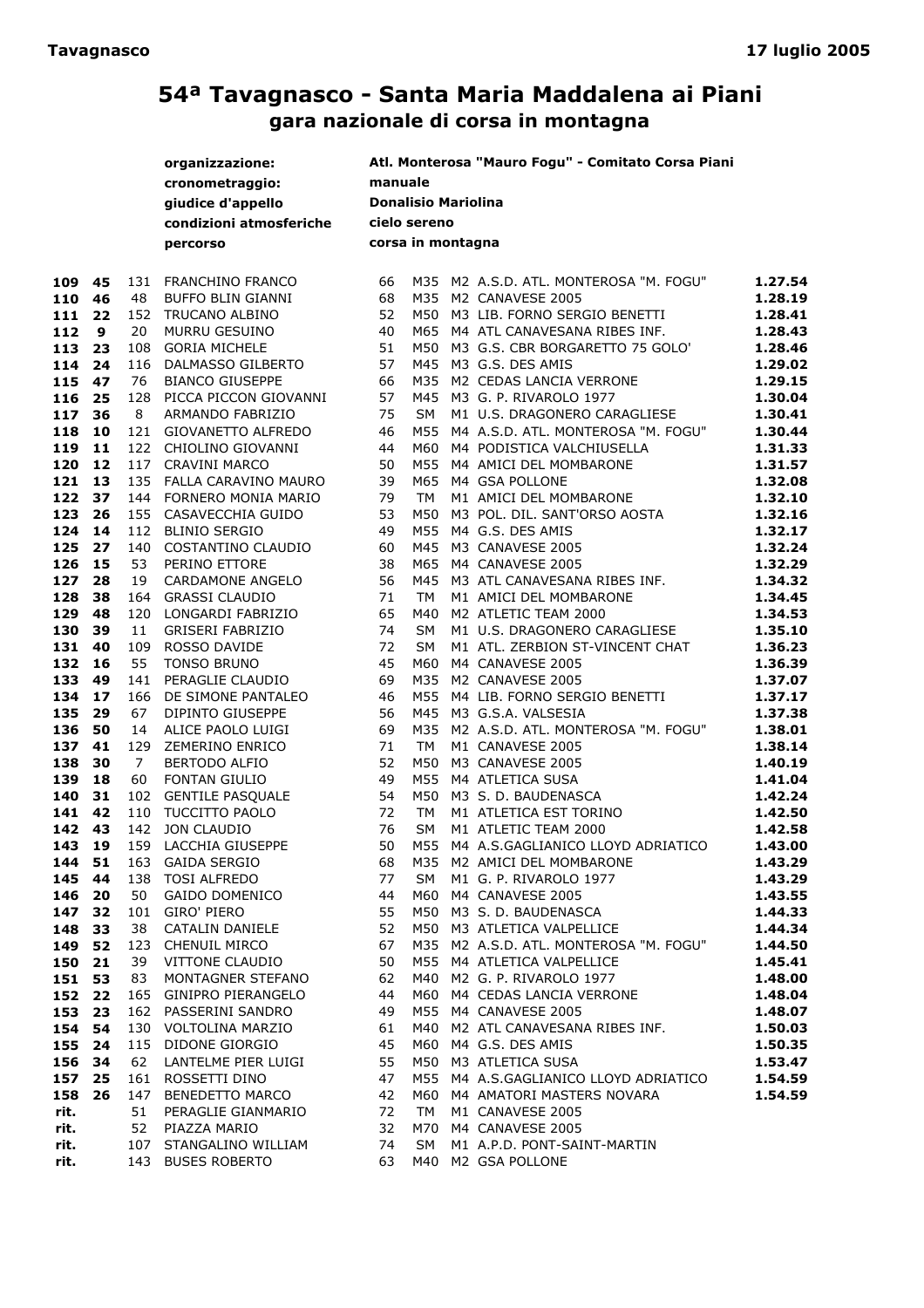| organizzazione:         | Atl. Monterosa "Mauro Fogu" - Comitato Corsa Piani |
|-------------------------|----------------------------------------------------|
| cronometraggio:         | manuale                                            |
| giudice d'appello       | <b>Donalisio Mariolina</b>                         |
| condizioni atmosferiche | cielo sereno                                       |
| percorso                | corsa in montagna                                  |

## CLASSIFICA JUNIOR M (km 5)

| pz.            | CI. | pett. | atleta                  |    | a.n. cat. gr. |      | società                    | tempo | punti |
|----------------|-----|-------|-------------------------|----|---------------|------|----------------------------|-------|-------|
|                |     | 199.  | SCAFFIDI INGIONA DIEGO  | 86 | JΜ            |      | JM A.S. CADDESE            | 42.14 | 30    |
| $\overline{2}$ |     | 197   | NATALE DARIO            | 86 | JΜ            |      | JM ATLETICA SUSA           | 42.28 | 29    |
| 3              |     |       | 195 DEMATTEIS NICOLO'   | 87 | JΜ            |      | JM ATLETICA SALUZZO        | 43.43 | 28    |
| 4              |     | 200 - | <b>GALLO PAOLO</b>      | 87 | JΜ            |      | JM ATLETICA GIO' 22 RIVERA | 44.38 | 27    |
| 5              |     | 194   | SCRIMAGLIA MATTIA       | 87 | JМ            |      | JM G.S. BOGNANCO           | 50.17 | 26    |
| 6              |     | 198.  | <b>GRAMEGNA ALBERTO</b> | 86 | JΜ            |      | JM A.S. CADDESE            | 56.00 | 25    |
|                |     | 193.  | <b>GAGGIONI ANDREA</b>  | 86 | 1M            | 1M I | A.P.D. PONT-SAINT-MARTIN   | 57.16 | 24    |

## CLASSIFICA FEMMINILE (km 5)

| pz. | pett.<br>cl. | atleta                     |    | a.n. cat. gr. |   | società                         | tempo   | punti                   |
|-----|--------------|----------------------------|----|---------------|---|---------------------------------|---------|-------------------------|
| 1   | 299          | PASSUELLO CINZIA           | 71 | <b>SF</b>     | F | ATL. ALESSANDRIA                | 44.33   | 30                      |
| 2   | 272          | <b>BOSCO ORNELLA</b>       | 61 | F40           | F | LIB. FORNO SERGIO BENETTI       | 46.26   | 29                      |
| 3   | 278          | <b>RE NADIA</b>            | 81 | <b>SF</b>     | F | ATL CUMIANA STILCAR             | 47.40   | 28                      |
| 4   | 287          | CABODI MIRELLA             | 72 | <b>SF</b>     | F | ATLETICA GIO' 22 RIVERA         | 49.05   | 27                      |
| 5   | 292          | <b>VENTRELLA PAOLA</b>     | 72 | <b>SF</b>     | F | U.S. DRAGONERO CARAGLIESE       | 50.28   | 26                      |
| 6   | 279          | <b>BIANCO ALESSANDRA</b>   | 79 | <b>SF</b>     | F | ATL CUMIANA STILCAR             | 51.43   | 25                      |
| 7   | 274          | PLAVAN MARINA              | 61 | F40           | F | G.S. RIV-SKF E. AGNELLI         | 52.24   | 24                      |
| 8   | 291          | VIALE MARIA PIERA          | 65 | <b>SF</b>     | F | U.S. DRAGONERO CARAGLIESE       | 53.34   | 23                      |
| 9   | 300          | MATTE' ENRICA ROSANNA      | 69 | F35           | F | CANAVESE 2005                   | 54.24   | 22                      |
| 10  | 293          | LOPEZ JOSEPHINE            | 62 | F40           |   | U.S. DRAGONERO CARAGLIESE       | 54.38   | 21                      |
| 11  | 282          | <b>VERGURA CARMELA</b>     | 63 | F40           | F | ATL. ZERBION ST-VINCENT CHAT    | 56.00   | 20                      |
| 12  | 286          | USSEGLIO CINZIA            | 61 | F40           | F | ATLETICA GIO' 22 RIVERA         | 56.56   | 19                      |
| 13  | 298          | VACCARI GIANNA             | 48 | F55           | F | ATL.LESSONA OTTICA IL PONTE     | 57.40   | 18                      |
| 14  | 284          | <b>BERTINAT CLAUDIA</b>    | 76 | <b>SF</b>     | F | ATLETICA VALPELLICE             | 58.22   | 17                      |
| 15  | 295          | <b>CRAVETTO ROSSELLA</b>   | 81 | <b>SF</b>     | F | U.S. DRAGONERO CARAGLIESE       | 58.40   | 16                      |
| 16  | 285          | <b>GATTARDI ANNA LUCIA</b> | 69 | F35           | F | ATLETICA GIO' 22 RIVERA         | 59.40   | 15                      |
| 17  | 273          | <b>BARCELLA CRISTINA</b>   | 72 | <b>SF</b>     | F | G. S. GENZIANELLA               | 1.02.10 | 14                      |
| 18  | 297          | CAIONE BARBARA             | 60 | F45           | F | A. S. CADDESE                   | 1.02.44 | 13                      |
| 19  | 288          | <b>VOULAZ MAURA</b>        | 78 | <b>SF</b>     | F | A.S.D. ATL. MONTEROSA "M. FOGU" | 1.03.48 | 12                      |
| 20  | 294          | <b>GHIO MONICA</b>         | 73 | <b>SF</b>     | F | U.S. DRAGONERO CARAGLIESE       | 1.04.41 | 11                      |
| 21  | 270          | <b>MALLICA GIULIANA</b>    | 57 | F45           | F | ATLETICA VALPELLICE             | 1.05.32 | 10                      |
| 22  | 271          | <b>DUOCCIO ROSELLA</b>     | 63 | F40           | F | ATL.LESSONA OTTICA IL PONTE     | 1.06.10 | 9                       |
| 23  | 290          | <b>AIMAR MANUELA</b>       | 85 | PF            | F | G.S.D. POD. BUSCHESE            | 1.07.29 | 8                       |
| 24  | 289          | LAVARINO SIMONETTA         | 63 | F40           | F | CANAVESE 2005                   | 1.10.24 | $\overline{\mathbf{z}}$ |
| 25  | 283          | MARTINA MARTINA            | 61 | F40           | F | ATLETICA VALPELLICE             | 1.11.21 | 6                       |

# CLASSIFICA JUNIOR FEMMINILE (km 2.4)

| pz. cl. pett. | atleta             | a.n. cat. gr. |  | società                            | tempo punti |      |
|---------------|--------------------|---------------|--|------------------------------------|-------------|------|
|               | 113 GIRAUDO CHIARA |               |  | 86 JF JF U.S. DRAGONERO CARAGLIESE | 13.11.7     | - 15 |